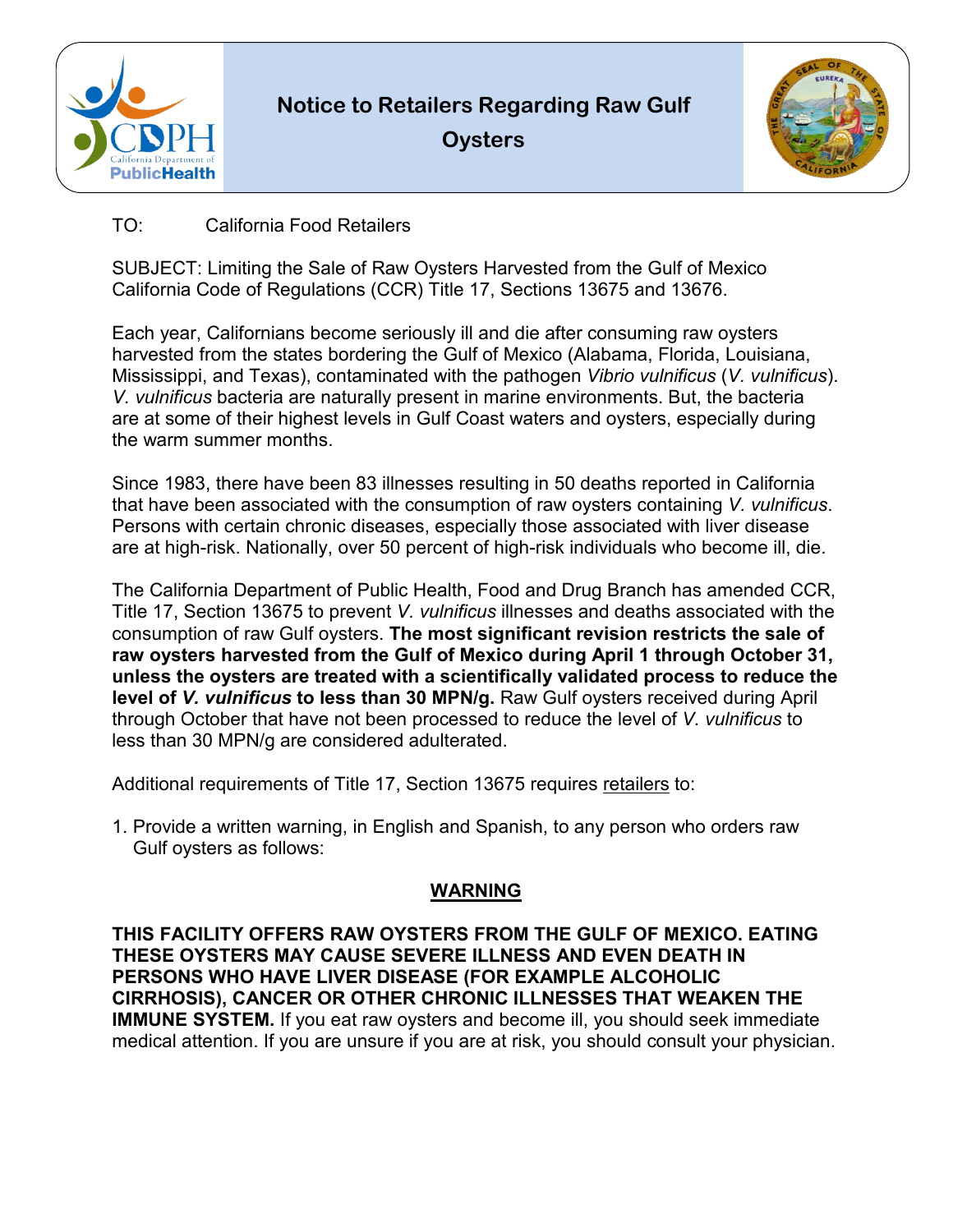## **AVISO IMPORTANTE**

 **ENFERMEDADES CRONICAS QUE DEBILITAN EL SISTEMA INMUNOLOGICO.** Si **ESTA FACILIDAD OFRECE OSTRAS CRUDAS DEL GOLFO DE MEXICO. A COMER ESTAS OSTRAS CRUDAS PUEDEN CAUSAR UNA ENFERMEDAD GRAVE Y HASTA LA MUERTA EN LAS PERSONAS QUE PADECEN DE ENFERMEDADES DEL HIGADO (POR EJEMPLO, CIRROSIS ALCOHOLICA), CANCER U OTRAS** usted come ostras crudas y se enferma, debe buscar atencion medica inmediatamente. Si usted cree estar en peligro, debe consultar a un medico."

 Gulf oysters that have been treated to reduce the level of *V. vulnificus* to less than 30 Note: Retailers are exempted from these warning requirements when they provide MPN/g. However, retailers are reminded that the warnings are required during November through March when raw, untreated Gulf oysters are received and sold by retailers.

- 2. Only accept raw shellfish that bears a label or tag that declares a statement of origin (e.g. "Harvested in (State)"). This provision allows Gulf Coast oyster dealers to place a geographical statement of origin (e.g. "Product of the Gulf of Mexico").
- 3. Only accept raw shellstock that bears a label or tag stating 1) the date of harvest, 2) the harvest area, and 3) certificate number established by the state shellfish control authority.
- 4. Only accept shucked and half-shell oysters that bear a label or tag stating 1) the sell by-date, date-shucked, date-packed or other similar date; and 2) the certificate number of the harvester or dealer. This provision requires containers of raw shucked or half-shell Gulf oysters to bear a label declaring the harvest date. However, this requirement is satisfied if the harvest date is supplied on an invoice accompanying each shipment.

These provisions require retailers to:

- Only accept raw, fresh-shucked oysters that have a tag or label stating they be cooked before eating.
- • Refuse to accept raw, fresh or frozen, shellstock, half-shell or shucked Gulf Coast oysters harvested from April 1 through October 31 unless:
- (a) The oysters have been treated by an approved method shown to reduce the level of *V. Vulnificus* to less than 30 MPN/g.
- (b) Their container bears a label or tag that clearly and prominently states "PROCESSED TO REDUCE *VIBRIO VULNIFICUS* TO NON-DETECTABLE LEVELS", and;
- to less than 30 MPN/g issued by the California Department of Public Health to the (c) The retailer and dealer have on-site and available for inspection a copy of the current letter of verification of the process used to reduce the level of *V. vulnificus*  dealer.